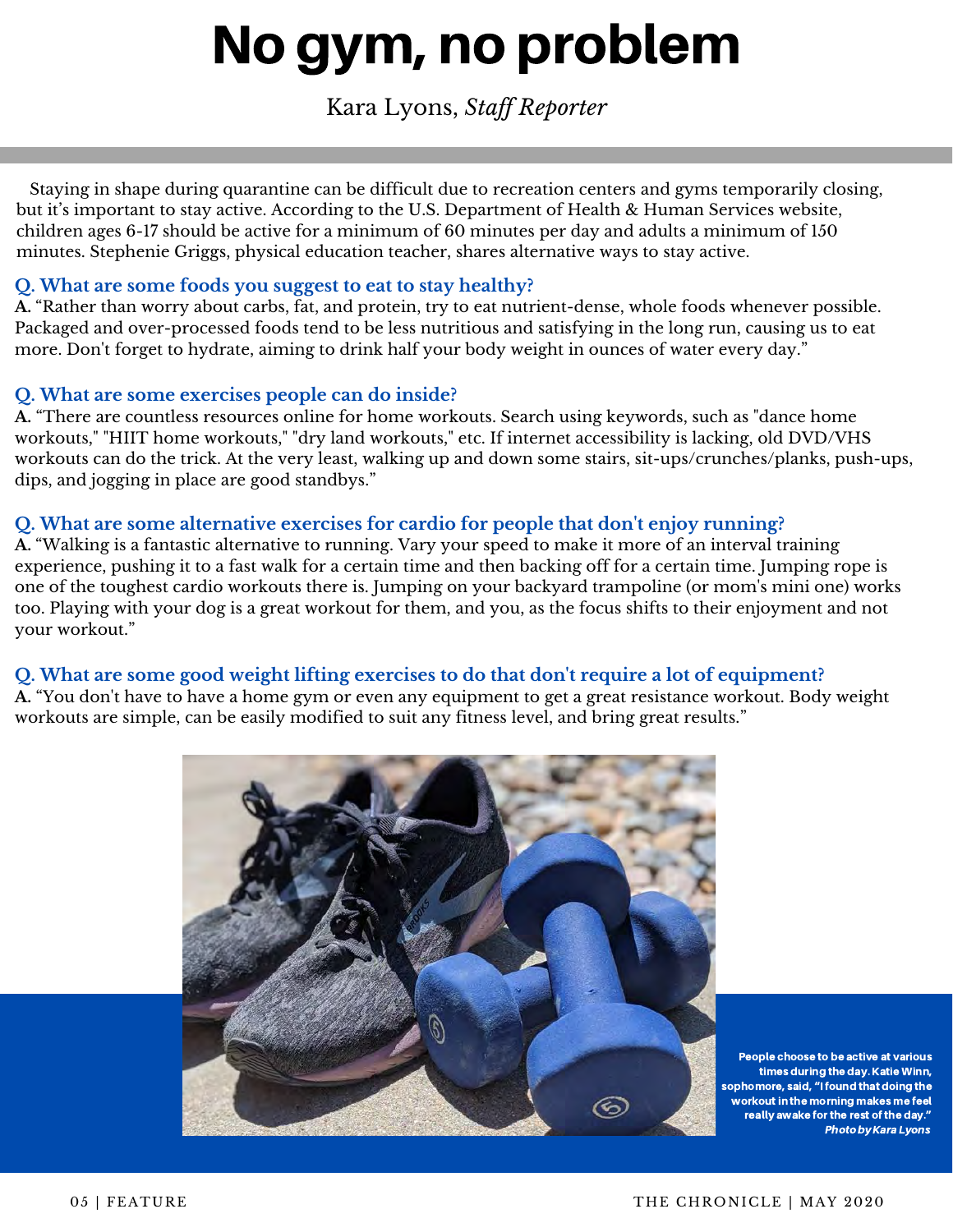# Netflix's Outer Banks reaches number 1 in America's heart

Isabella Bogo, *Staff Reporter*

 Outer Banks, a new Netflix original series, has become a global phenomenon. The new hit teen soap opera revives everyone's childhood dreams of going on an adventurous treasure hunt with their best friends.

 The show begins with the introduction of the Outer Banks and the typical small-town life. After a tropical storm hits the small island along the coast of North Carolina, a mysterious boat surfaces, which is later found by four best friends: JJ ( Rudy Pankow), Pope (Jonathan Daviss), Kiara (Madison Bailey), and main character John B (Chase Stoke).

 Following the discovery of a sunken boat, John B.'s dad's mysterious disappearance and research is brought to light. In lew of the recent discoveries of the Royal Merchant, a very Goonies-like search ensues.

 But this search is not as family-friendly as the eighties movie it shares many similarities with. It contains various illegal activities including certain ones that are legal in Colorado if you're 21. This, along with the underage gun use by the loveable bad boy JJ and constant trespassing, upped the viewer maturity's level.

show contains entertaining street chases and humor-infused action sequences. Let's not forget the evil antagonist that happens to be closer to home than they might think.

 However, with the mature themes and violent scenes, it is at its very root a teenage drama. The rivalry between the Kooks, the rich entitled teens that own the town, and the Pogues, the lower class teens, who according to John B. probably work two jobs to make ends meet, adds to the stereotypical cliche of 'us vs. them.'

 The cliche rivalry between the two clans takes on a very Romeo and Juliet vibe when characters classified as Kooks make very unexpected decisions in response to some controversial events.

 With an unexpected, heartbreaking, but hopeful ending of the first season, the show is as popular as the day it was released. Viewers are on the edge of their seats waiting for the second season.

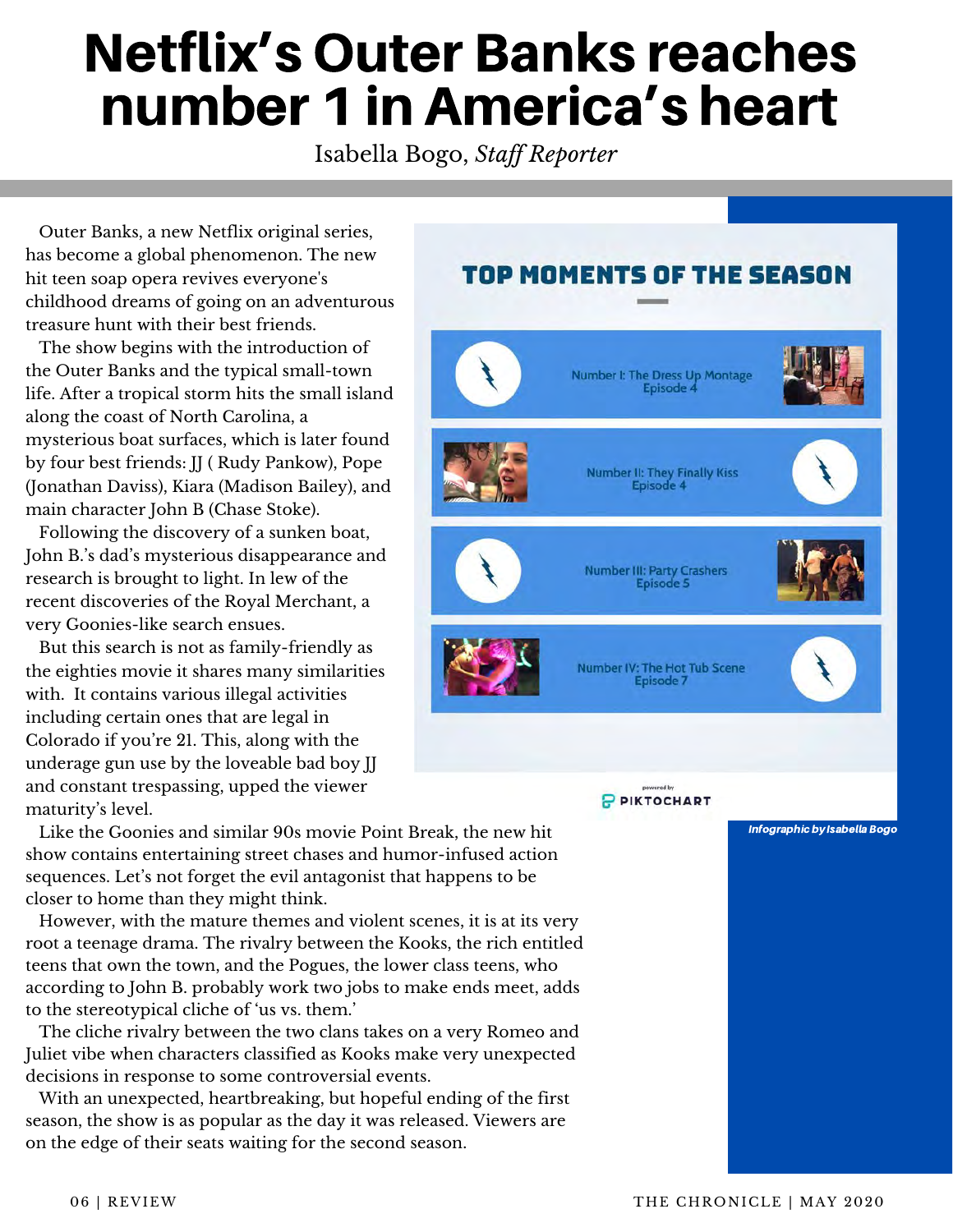# Safer at home listening

Sam Hilsden, *Staff Reporter*



**Title:** TAKE TIME **Genre:** R&B/Soul **Artist:** Giveon **Best Songs:** LIKE I WANT YOU, THIS AIN'T LOVE, FAVORITE MISTAKE, HEARTBREAK ANNIVERSARY **Review:** Giveon's first album, "TAKE TIME", delivers a sensational moment of reflection on love. With his angelic voice singing across tracks such as "LIKE I WANT YOU" as well as being featured on tracks such as Drake's "Chicago Freestyle", Giveon is sure to become a popular voice of the music industry in the near future.

**Title:** After Hours **Genre:** R&B/Pop **Artist:** The Weeknd **Best Songs:** Blinding Lights, In Your Eyes, Heartless, Too Late **Review:** The Weeknd's new album, "After Hours", debuted March 20, 2020, and became an instant hit across the globe making him the #1 ranked artist on Spotify today. Abel Tesfaye (The Weeknd) includes many 80's vibe synth pop hits everyone loves such as "Blinding Lights", "In Your Eyes", and "Save Your Tears", while also including melodramatic R&B into his album balancing it out with his darker, more moody side, thus making it the perfect album to satisfy your music needs as well as a strong contender for album of the year.





InfographicbyNathanKuhta **Title:** The New Abnormal **Genre:** Indie Rock **Artist:** The Strokes **Best Songs:** The Adults Are Talking, Brooklyn Bridge To Chorus, Eternal Summer **Review:** "The New Abnormal", released April 10, 2020, by a band called The Strokes, contains Indie Rock songs many can enjoy. With keyboard sounds and a classic acoustic guitar, The Strokes are able to create instrumentally full songs you will enjoy.